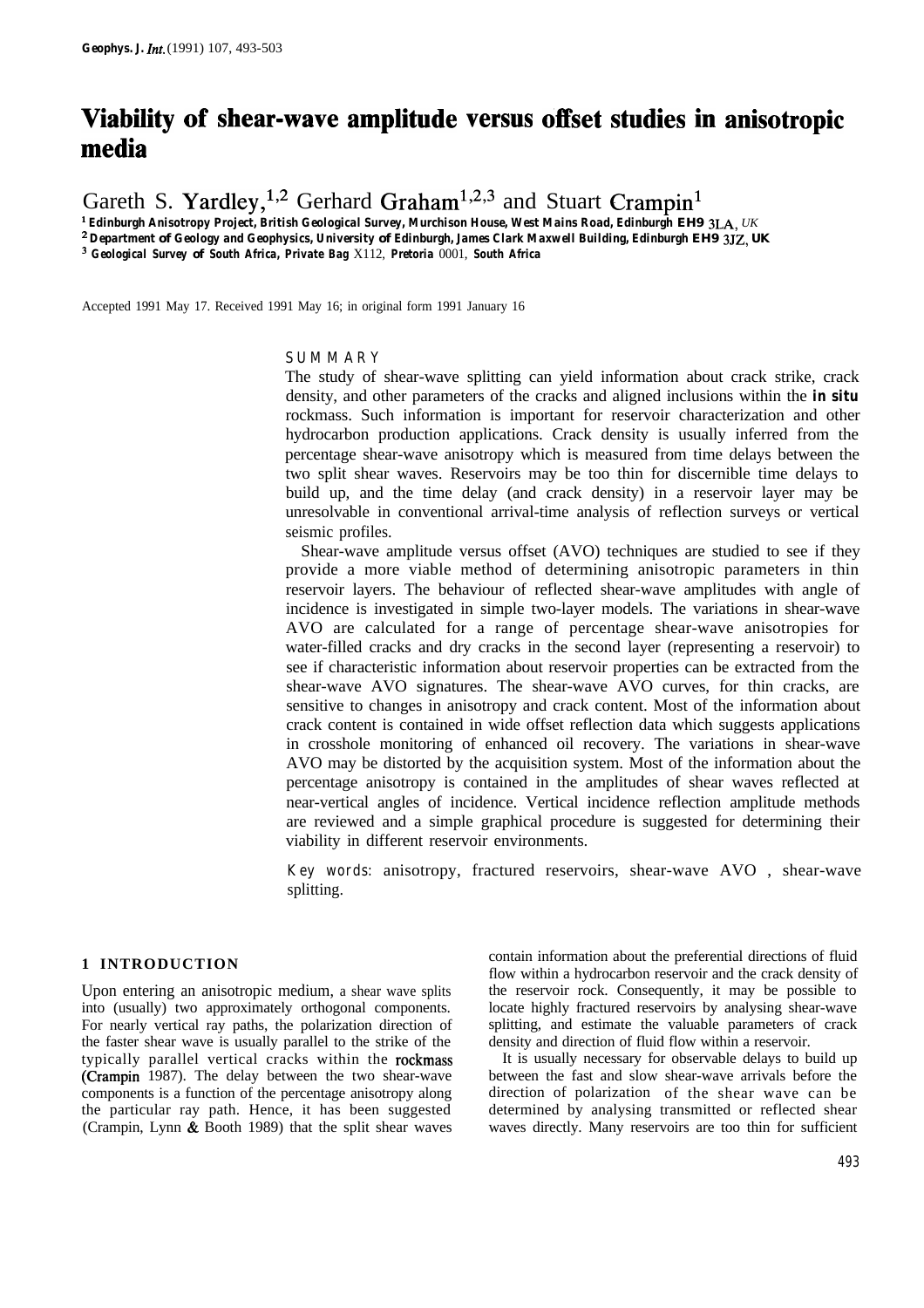time delays to build up. In many cases, such as the Austin Chalk in Texas, where the structure is uniform nearly horizontal plane layers, it is likely that the crack orientation will be constant throughout the whole depth range, and the azimuth of anisotropy determined for the whole section will be that of the reservoir. Alford (1986) showed reflection sections from Dilley, Texas where the delay between the fast and slow sections increases with depth indicating that the azimuth of anisotropy, and by inference the crack strike, remains constant with depth. However, even in such cases information about the crack density in the reservoir layer will be hard to resolve. It has therefore been suggested (Thomsen 1988) that the analysis of reflected amplitudes from anisotropic reservoirs may resolve this difficulty as the reflection coefficient parallel to the cracks will be different from that perpendicular to the cracks.

Ostrander (1984) showed how the study of amplitude variations with offset for reflected P-wave data could be used to distinguish between seismic bright spots caused by the presence of gas sands and those due to other phenomena, such as dense intrusions with high seismic velocities. In studies of P-wave amplitude versus offset (AVO), information about the change in Poisson's ratio at a reflector is seen in the behaviour of the reflected P-wave amplitude with offset. The aim of this paper is to see whether reflected shear-wave amplitudes also contain characteristic information about the reflecting reservoir layer, particularly in the presence of anisotropy. We investigate the reflected shear-wave amplitude variations with offset (shear-wave AVO), over a range of reservoir properties, to see if this holds characteristic information. Previous work on vertical incidence reflections is reviewed, and an attempt is made to quantify their range of applications.

In this paper, synthetic seismograms have been calculated using a full-waveform modelling package (Taylor 1990), and used to model effectively anisotropic solids containing distributions of aligned cracks, derived from the formulations of Hudson (1980, 1981). All anisotropic models described are modelled as media with hexagonal symmetry and with horizontal axes of symmetry, consistent with the presence of vertical stress-aligned cracks, microcracks, and preferentially oriented pores in the rockmass. The velocity structures used are typical (but non-specific) of rocks in sedimentary basins. A Poisson's ratio of 0.25 is used throughout which gives a  $V_P/V_S$  ratio of 1.73. Note that the use of terminology *SV-* and SH-waves is only appropriate in wholly isotropic layers. In anisotropic layers shear waves are referred to as the faster and slower split shear waves,  $S1$  and S<sub>2</sub> respectively.

# **2 SHEAR-WAVE AVO**

In this section, we investigate the amplitude variation with offset of reflected shear waves, and seek evidence of characteristic information about the reservoir structure. To investigate the characteristics of shear-wave reflection, we look at reflections from the interface in a range of simple two-layer models, the second layer representing the cracked or fractured reservoir layer. For each set of models, the properties of the upper layer remain fixed whilst the properties of the lower (reservoir) layer are varied. The

graphs of reflection coefficients against angle of incidence at an isotropic/anisotropic interface were calculated using a program adapted from the work of Booth & Crampin (1983). Booth  $&$  Crampin (1983) generalized the reflectivity technique of Fuchs  $\&$  Müller (1971) to cope with anisotropic media in a program for calculating synthetic seismograms. The reflectivity technique makes use of propagator matrices (Gilbert & Backus 1966) to describe plane wave motion in a sequence of plane horizontal layers. A formulation for the calculation of propagator matrices for anisotropic structures was developed by Crampin (1970). Graphs of reflection coefficient against incidence angle at an isotropic/isotropic interface were calculated using modified Zoeppritz's equations (McCamy, Meyer & Smith 1962; Aki & Richards 1980).

[Note that the technique of Booth  $\&$  Crampin (1983) does not take account of azimuthal variations. Thus, the calculations are only strictly correct for propagation in planes of sagittal symmetry, although for non-sagittal symmetry the differences are likely to be negligible for weak anisotropy.]

In studying shear-wave AVOs, we are looking for characteristic differences in the shape of the variation of the reflection coefficients with the angle of incidence for varying properties of the reservoir. A fractured reservoir might be identified by comparing the variation of the AVO curves along a shear-wave reflection line, and locating the reservoir characteristics from their signature in the AVO curves. We examine how reservoir anisotropy and pore-fluid content affect the shear-wave AVO response.

#### **2.1 Sensitivity to anisotropy and fluid content**

In anisotropic media, the shear-wave velocity generally varies with angle of incidence and azimuth. It is therefore expected that the variation of the reflection coefficient against angle of incidence at an isotropic/anisotropic interface will change with azimuth and with the percentage anisotropy in the reflecting layer. The change in shape of the shear-wave AVO curve with anisotropy is expected to yield information about the percentage of anisotropy in the reflecting (reservoir) layer.

Fluids cannot support shear stresses (King 1966) and it might be supposed that changing the content of the fluid in cracks would have no effect on the shear-wave reflectivity. However, if the fluid is contained in thin pores or cracks then shear waves propagating at an angle to the surface of the inclusions will exert some compressional force on the fluid within the cracks. For vertical propagation, the shear-wave velocity is principally dependent on the rock matrix properties, but for all other directions, except strictly horizontal, the behaviour of shear waves is modified by vertical cracks. In addition, because the two split shear waves will behave differently at the surface of the inclusions, even small differences between the shear waves are likely to lead to identifiable changes in the highly sensitive polarization diagrams (hodograms) of the particle displacements.

[The situation for P-wave AVOs (Ostrander 1984) is more dramatic. Liquids and gases have greatly different compressibilities and therefore different P-wave velocities: at 40 "C, heavy crude oil has a P-wave velocity of about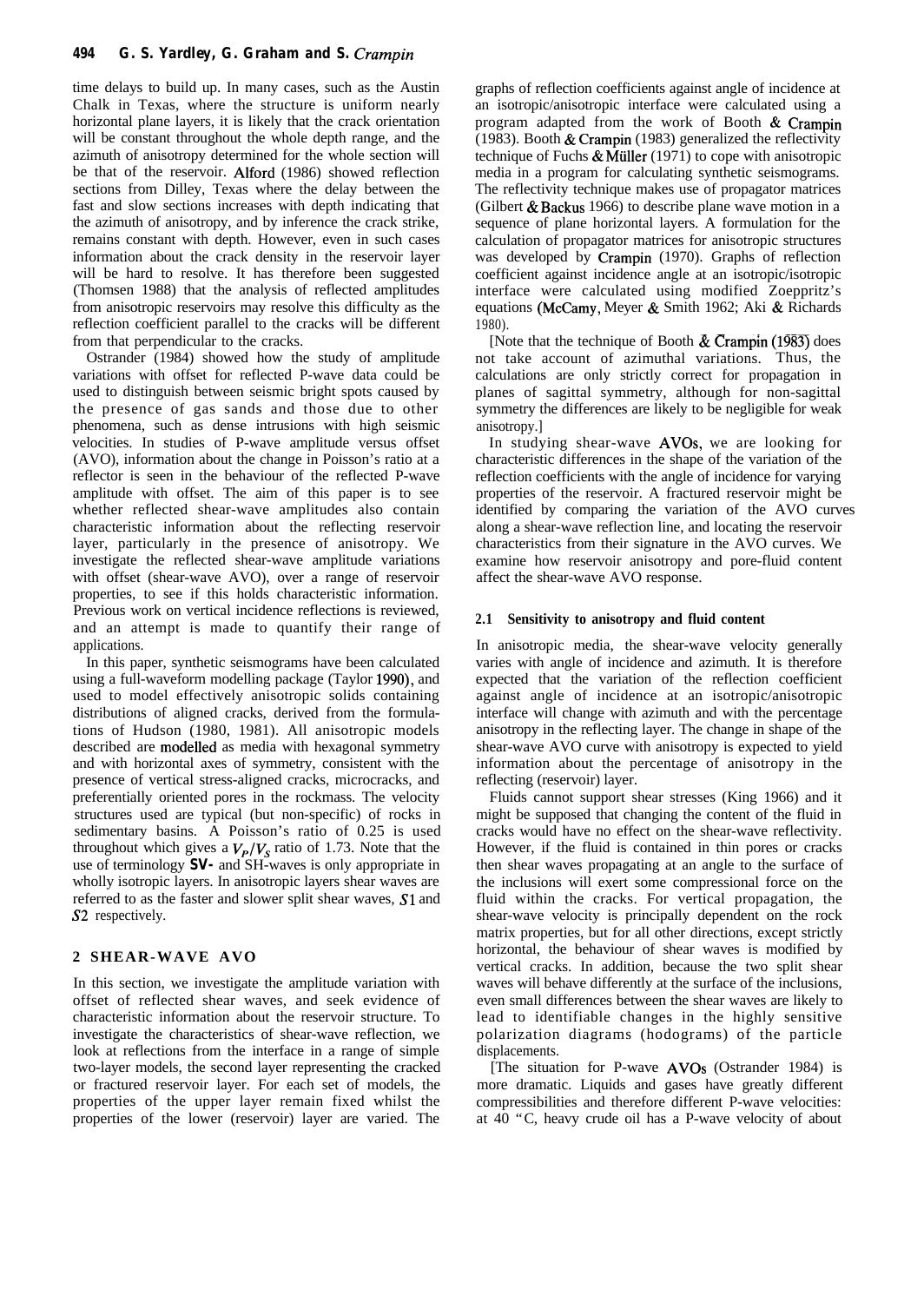1.4 km  $s^{-1}$  (Wang & Nur 1988), whereas methane has a P-wave velocity of 0.47 km  $s^{-1}$  (Kaye & Laby 1986). With increasing incidence angle at a reflector at a water-saturated sand more *P-wave* energy is mode converted to refracted and reflected shear waves giving rise to a decrease in reflected P-wave energy with offset. As the sediment becomes partially saturated with gas the P-wave velocity decreases quickly due to the change in compressibility caused by the presence of gas in the pores (the greatest decrease in P-wave velocity occurs over the first 3 to 8 per cent of gas saturation). This reduction in the P-wave velocity can cause an increase in P-wave reflectivity (at, for example a gas sand to shale interface), without substantially affecting the shear-wave reflectivity (for angles of incidence out to about  $40^\circ$ , as will be shown later in this section). This means that a larger proportion of the incident P-wave energy goes into reflected compressional waves and can lead to an increase in reflected P-wave amplitude with offset.]

Figure 1 shows the variation of reflection coefficient with angle of incidence for SV-waves at an isotropic/anisotropic reflector. The second layer represents a possible reservoir in which the differential shear-wave velocity anisotropy varies from 0 to 20 per cent. The anisotropy is assumed to be caused by parallel vertical cracks with a range of crack densities aligned normal to the plane of incidence. The coefficients are shown for both dry (gas-filled) and water-filled cracks to illustrate the range of possible variations in rock properties due to crack content. The upper layer is isotropic for simplicity. Thin cracks with an aspect ratio of 0.01 are used. Similar graphs were calculated for a range of velocity contrasts from a velocity increase of 15 per cent, to a velocity decrease of 15 per cent, across the interface, however, the general results are the same as described here. The cracks were modelled by the formulations of Hudson (1980, 1981) as adapted by Crampin (1984).

Figure 1 shows that for both water-filled and dry cracks the amplitude of the near-vertical reflected wave increases with percentage anisotropy in the reservoir layer. The cracks, in this case, are in the cross-line direction and the SV-wave is polarized parallel to the slow direction in the lower layer. For thin cracks, the formulations of Hudson (1980, 1981) indicate that the velocity parallel to the cracks does not change appreciably with anisotropy, however, the velocity perpendicular to the cracks decreases with increasing anisotropy giving rise to a larger velocity contrast (at a high-to-low velocity interface) for a wave polarized perpendicular to the cracks and an increase in the near-vertical reflection coefficient with increasing anisotropy for the *SV-wave.* It can also be seen that the critical angle (the zero point) of the curves increases by about 6" as anisotropy is increased from 0 to 20 per cent.

There is a large difference in the shape of the AVO curves for wide offsets between the water-filled and dry cracks, but little change in critical angle. This is because, for thin cracks, the shear-wave line singularity moves away from the vertical as the content of the cracks changes from water-filled to gas-filled. In many cases cracks or fractures are likely to be thin (Corbett, Friedman & Spang 1987). The results here extend to the monitoring of enhanced oil recovery in which the fluid content of the reservoir is changed by either heating the fluid or injecting further



**Figure 1.** Plots of reflection coefficients against angle of incidence at an isotropic/anisotropic interface for SV-waves for a range of differential shear-wave anisotropies at a high-to-low velocity interface (matrix density,  $V_P$  and  $V_S$  are 2.3 g cm<sup>-3</sup>, 4.76 and 2.75 km s<sup>-1</sup> in Layer 1, and 2.2 g cm<sup>-3</sup>, 4.33 and 2.5 km s<sup>-1</sup> in Layer 2, respectively). The anisotropy is modelled by parallel vertical cracks aligned normal to the plane of incidence. Graphs are shown for both water-filled and dry (gas-filled) cracks. For thin cracks, percentage anisotropy is equal to crack density multiplied by 100.

fluids. The changes in the rock matrix velocities due to heating are small (Wang & Nur 1988) and will not greatly affect the shear-wave reflectivity. Shear-wave reflectivity may be affected by the viscosity of the liquid in the cracks, however, the difference in shear-wave velocity between sandstones saturated with water (low viscosity) and heavy crude (high viscosity) is small (Wang  $&$  Nur 1990). [The probably more significant differences in shear-wave attentuation between low- and high-viscosity fluids have not yet been fully investigated, and could lead to considerable differences in the differential amplitudes of split shear waves in cracked structures.]

The large changes in the shape of the shear-wave AVO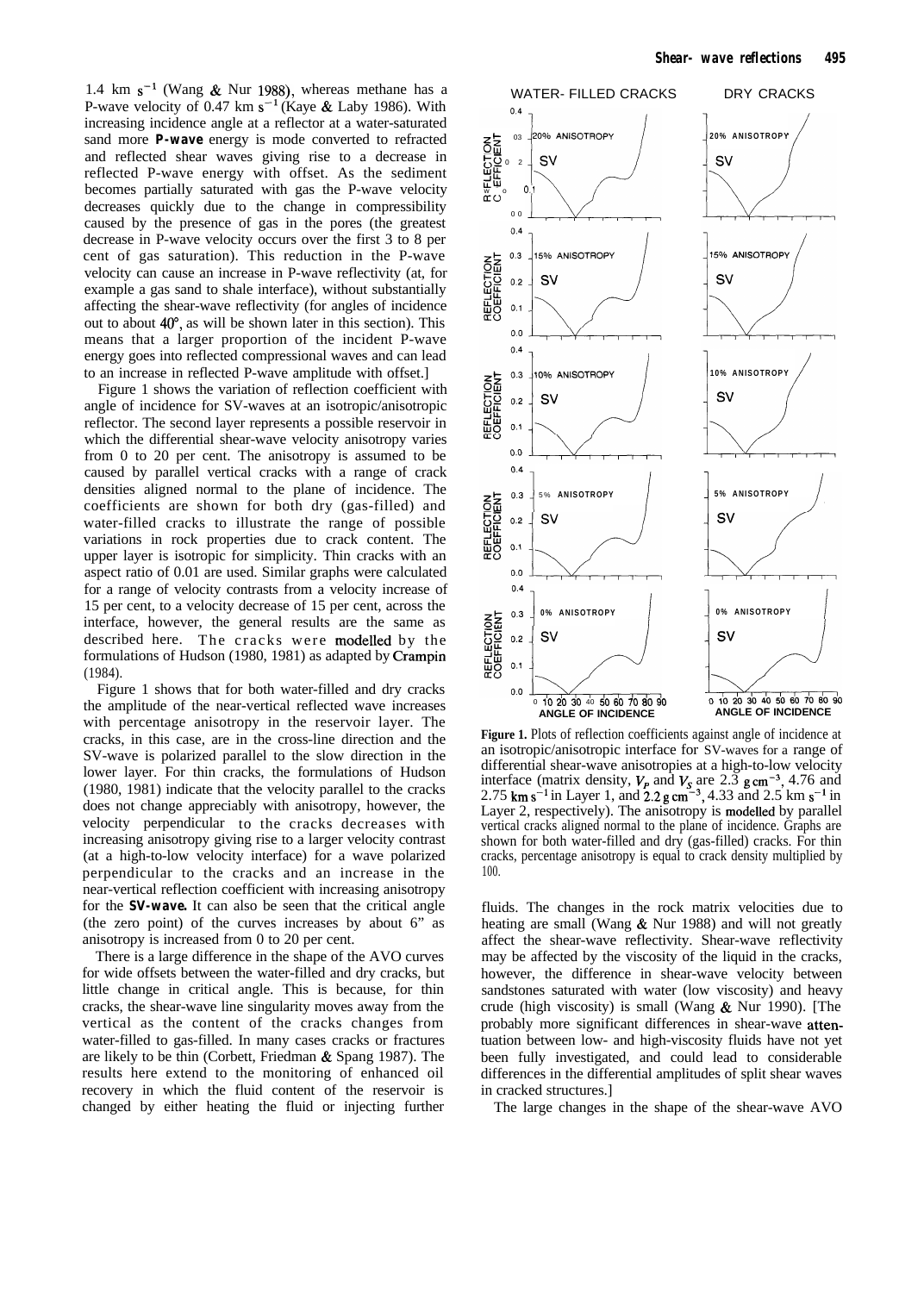

**Figure** 2. Plots of reflection coefficients against angle of incidence at an isotropic/anisotropic interface for W-waves for the same range of models used in Fig. 1.

curves occur at isotropic/anisotropic reflectors for angles of incidence greater than about 40". There are more subtle changes in differential behaviour between *SV-* and SH-waves for angles of incidence greater than about 20", which could lead to significant differences in the polarization diagrams. These angles of 40" and 20" may be too wide to be observed in most reflection profiles, unless the reflector is shallow. However, changes in the amplitude of the reflected shear-wave signal with crack content should be visible in shear-wave monitoring of enhanced oil recovery in a crosshole surveys.

In Fig. 2 similar reflection coefficient against angle of incidence graphs are plotted for the SH-wave. There is no change in the vertical incidence reflection coefficient, as the wave is polarized parallel to the cracks and, for thin cracks, is not affected by changing anisotropy. The position of the zero point changes by about 15" as the percentage anisotropy is increased from 0 to 20 per cent. This is caused by the change in shear-wave velocity with incidence angle in

an anisotropic medium. There is no difference in the reflection coefficients for water-filled and dry cracks as the SH-wave does not generate any compressional forces in the thin cracks. [Note that the differences in the behaviour of *SV-* and SH-waves on reflection would lead to **very** significant differences in the polarization diagrams of the reflected waves from incident shear waves with polarizations intermediate to *SV* and *SH.]*

In the above discussion, the cracks were aligned in the cross-line direction. For cracks orientated in the in-line direction (not shown here) the shear wave velocities in the anisotropic layer do not vary with offset and so the position of the zero points do not change with anisotropy. Also for in-line thin cracks there is no difference between the shear wave AVO curves for water-filled and dry cracks. However, there is a change in the near-normal reflection coefficient for the SH-wave, which would be polarized perpendicular to the cracks. For a general orientation of the cracks with respect to the acquisition line there will be variations in shear-wave AVO for both percentage anisotropy and crack content for thin cracks. As cracks are made wider the observed change in shear-wave AVO with crack content decreases until there is no change for spherical pores. As the number of cracks is increased, there is a change in the near-vertical reflection coefficients as the shear-wave velocity of the medium decreases due to the reduction in matrix material and this may also provide means of distinguishing between areas with low and high crack densities within a reflector.

Thus, it can be seen that the largest change in the shear-wave AVO curves is in the near-normal reflection coefficients. A comparison of the near-normal incidence reflected amplitudes for the shear waves polarized parallel and perpendicular to the fractures will yield information about the percentage anisotropy caused by parallel, vertical cracks in the reflecting layer. The variation of vertical incidence amplitudes has been studied by Spencer & Chi (1990) and used in the field by Mueller (1991, this issue) and will be discussed in Section 3, below.

The reflected amplitudes of shear waves are more difficult to interpret if the cracks in the reflecting layer are not aligned parallel to the in-line or cross-line directions as the shear-wave polarizations will be rotated on reflection. This is because the reflecting layer will have different reflection coefficients parallel and perpendicular to the crack strike. In this case, where the upper layer is isotropic, both the incident *SV-* and SH-waves will be rotated upon reflection. At a low-to-high velocity interface the incident shear waves would rotate towards the crack strike (and away from the crack strike for a high-to-low velocity interface) and would not have *SV* and *SH* polarizations after reflection. The reflected shear waves (one from the in-line and one from the cross-line source) would have the same two-way traveltime and would not be perpendicular to each other after reflection. This means that even for near-normal reflections a source-geophone rotation (Alford 1986) would not be able to resolve the crack strike in the reflecting layer. It must be noted that the source-geophone rotation was not designed for dealing with such data, but rather for split shear waves which have travelled for a large part of their path length through anisotropic media with near-vertical ray paths. The situation is even more complex with offset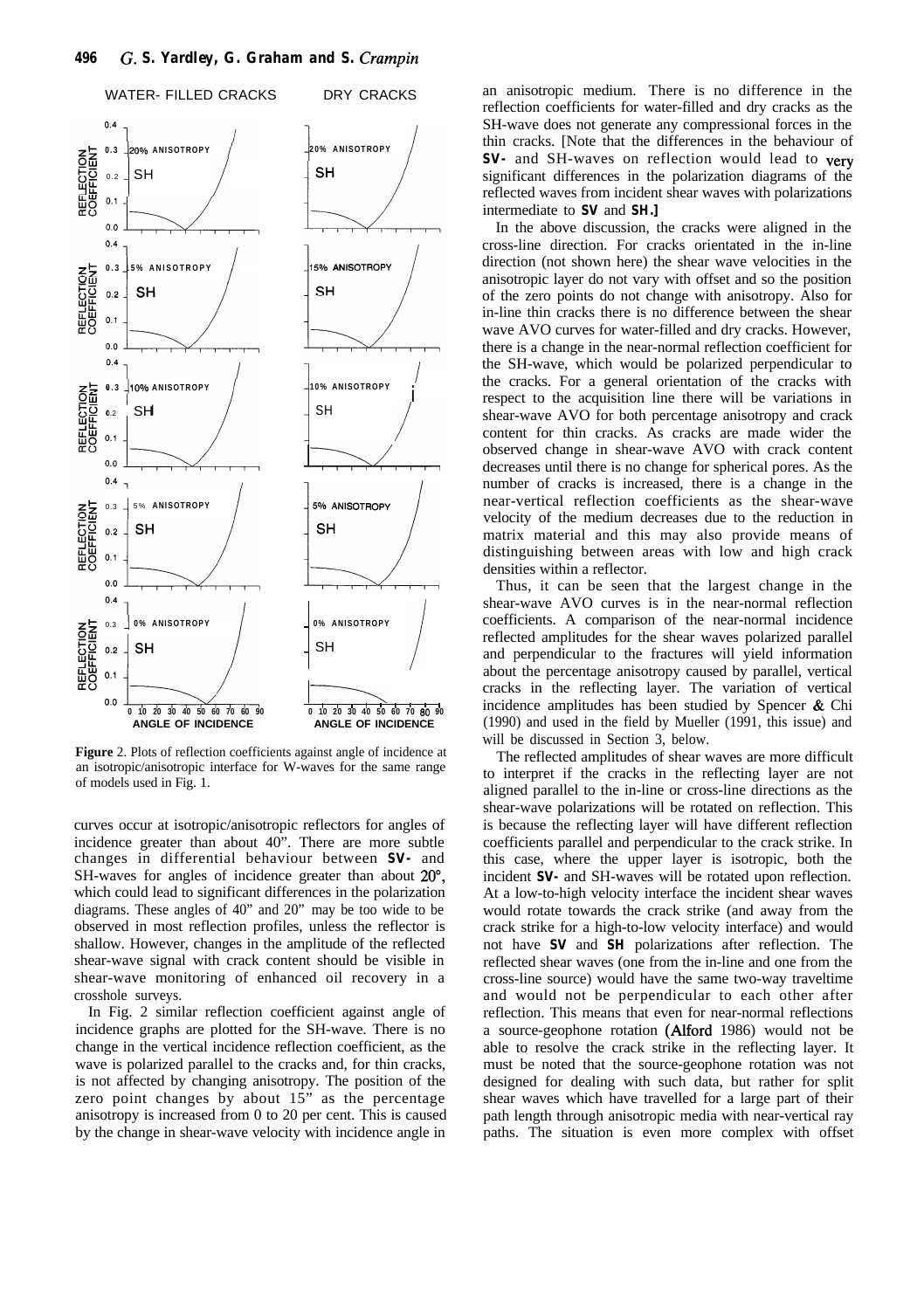arrivals where the polarization of the fast split shear wave in the anisotropic layer need not be parallel to the crack strike.

In the above section it has been shown that changes in anisotropy and fluid content in the reflecting layer lead to changes in the shear wave AVO curves. To study shear-wave AVOs with field data, it is desirable to have near noise-free and distortion-free data. We conclude that shear-wave amplitudes may be difficult to measure for reflections from an isotropic/anisotropic interface if the cracks in the lower layer are not parallel or perpendicular to the in-line direction. Further distortions are likely if the upper layer is anisotropic.

#### **2.2 Modelliug field measurement of shear-wave AVOs**

Liu, Crampin & Yardley (1990) described the distorting effects on reflections for an isotropic/isotropic interface if the source polarization was not strictly *SV* or *SH.* The distortions are caused by the difference in behaviour of the reflection coefficients with offset for *SV-* and SH-waves leading to an effective rotation of the shear-wave signal. Such distorting effects would also be seen for vertical incidence at a dipping reflector. In general, shear-wave reflection surveys in the field use in-line and cross-line source orientations. In such cases, it might be thought that the effects described by Liu et al. (1990) would be of no concern as shear waves with polarizations parallel and perpendicular to the in-line direction are generated at the source. However, if the strike of the cracks in the upper layer is not in the acquisition plane, the shear waves split on their way to the reflector. The shear waves generated at the source split into two components which are polarized parallel and perpendicular to the crack strike, and are distorted at the reflector. This leads to distortions in the measured shear-wave amplitudes. Both of the downwardtravelling shear waves then undergo an effective rotation upon reflection at the interface (Liu et al. 1990) and will be split again on their upward path. This means that for a non-normal reflection, no matter what the source orientation, both the fast and slow shear-wave polarizations would be excited. A source-geophone rotation (Alford 1986) would not recover the required shear-wave amplitudes. These results also apply to shear waves generated by mode conversions from P-waves (at the sea floor in a marine VSP, for example), which are reflected at a deeper interface. In Figs 3, 4, 5 and 6, below, these relative distortions are examined in more detail.

In the preceding discussion, shear-wave AVOs were examined for a model with an upper layer, which for simplicity was isotropic. Now we will discuss the distorting effects caused by an anisotropic upper layer. Field observations show that there is probably more anisotropy in the near-surface than at deeper levels (Bush 1990; Becker et al. 1990). In this case the second layer has been kept isotropic so that only the distortions due to the presence of the upper layer are seen. Cracks have been inserted in the upper layer with an aspect ratio of 0.01 and a crack density of 0.05 to give a differential shear-wave velocity anisotropy of approximately 5 per cent.

Figure 3 shows the acquisition geometry for two reflection lines in the same model structure. In **Fig. 3(a), the cracks** are parallel to the in-line direction, whereas in **Fig.** 3(b), the



**Figure 3.** Schematic diagrams showing the plan view of acquisition geometry for a simple reflection line for two cases: (a) crack strike parallel to the acquisition plane; and (b) crack strike 30" from the acquisition plane. In these models the upper layer is anisotropic and the lower reflecting layer is isotropic. (c) Section of acquisition geometry. S marks the source location and there are 10 geophones  $60$  m apart. Incidence angles range from  $0^{\circ}$  to 28" and are within the she&-wave window. Matrix density,  $V_P$  and  $V_S$  are 2.3 g cm<sup>-3</sup>, 4.33 and 2.5 km  $s^{-1}$ , and 2.2 g cm<sup>-3</sup>, 4.07 and 2.375 km  $s^{-1}$  in Layers 1 and 2 respectively.

crack strike is 30" from the in-line direction. Fig. 3(c) shows a side view of the acquisition geometry. Incidence angles range from 0" to about 28" and are within the shear-wave window (Booth & Crampin 1985). In Fig. 4, the horizontal plane polarization diagrams are plotted windowed around the reflected shear-wave arrival for both the models. Fig. 4(a) shows that shear-wave arrivals are linear from a source which is polarized either parallel or perpendicular to the crack strike. It would be possible to measure the amplitudes of such arrivals after the usual AVO corrections for spherical divergence and NMO, etc. (Ostrander 1984). Fig. 4(b) shows that the arrivals from a model in which the cracks are 30" to the in-line direction have been distorted, and without detailed knowledge of the anisotropic structure and the initial pulse shape it would not be possible to estimate the undistorted shear-wave amplitude. The polarization diagrams shown in Figs 4(a) and (b) are fundamentally different from each other, and the information shown in Fig. 4(a) cannot be recovered from Fig. 4(b) by a simple source-geophone rotation, because of the effects described by Liu et *al.* (1990).

Figure 5 shows the polarization diagrams after the model has been recalculated with the sources and geophone axes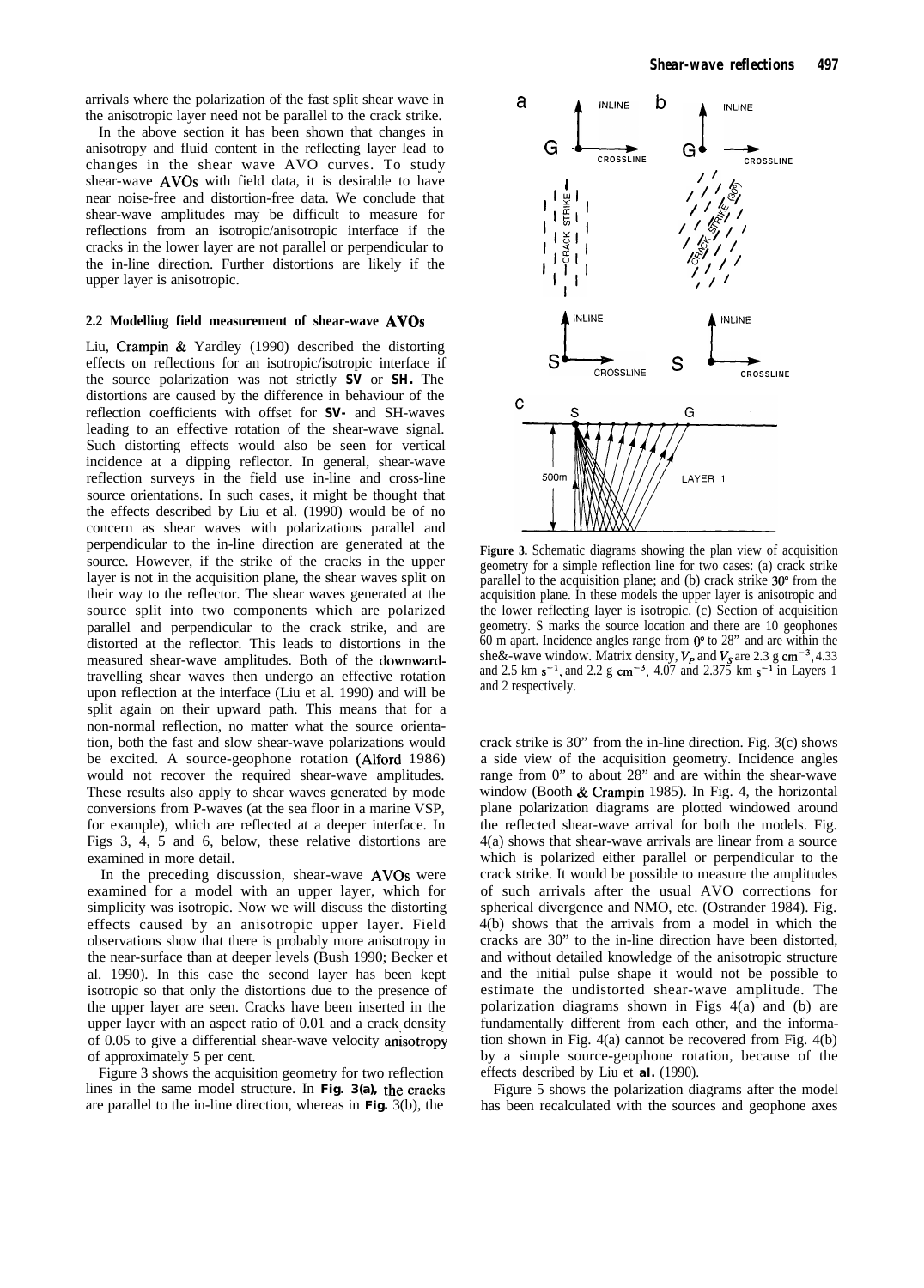

**Figure** 4. Horizontal plane polarization diagrams around the reflected shear-wave arrival normalized within each box for the model shown in Fig. 3. In-line (IL) and cross-line (XL) directions indicated. The polarization diagrams in (a) with crack strike parallel to the acquisition plane show linear motion. The polarization diagrams in (b) are non-linear due to the source wavelet being split by the anisotropic medium. In this case, direct amplitude information may be severely disturbed.

parallel and perpendicular to the crack direction. For near-vertical angles of incidence this is equivalent to a source-geophone rotation (Alford 1986). The source parallel to the cracks only excites the downgoing fast shear wave and the source perpendicular to the cracks only excites the downgoing slow shear wave. The incident shear waves do not arrive at the reflector with polarizations either parallel or perpendicular to the in-line direction, and for non-normal angles of incidence the reflected shear waves are distorted. Such distortions are seen in Fig. 5(b), where the polarization diagrams change from linear for near-vertical incidence reflections (geophones 1 to 3, incidence angles of 0" to 7") to progressively more distorted shapes (geophones 4 to 10, incidence angles of 10" to 28"). This shows that to preserve the shape of the shear-wave AVO curves in the presence of near-surface anisotropy it is necessary for the acquisition plane to be parallel or perpendicular to the crack strike, that is the acquisition plane must be in a symmetry plane. We have commented earlier that if the acquisition plane is parallel to the cracks it will not yield any shear-wave AVO information as the shear-wave velocities do not change with angle of incidence for this azimuth. This means that the acquisition plane must be perpendicular to the cracks to be able to record any changes in shear-wave AVO with increasing crack-induced anisotropy without encountering such distortions in the shear-wave amplitudes.

It may be possible with accurate information about the source pulse and velocity structure of the overlying layers to strip off the effects of these distortions. This may be desirable as then information about the shear-wave AVOs both perpendicular and parallel to the cracks would come from a single source. Where two sources are used to investigate reflected amplitudes the relative energy generated by each source must be known. However, at present our knowledge of source pulse shapes may not be adequate (Ziolkowski 1991).

Such distortions as described by Liu et al. (1990) occur at angles of incidence where *SV* and *SH* reflection coefficients become different. In Fig. 6, we show where such anomalies occur for a range of interface parameters. Fig. 6 shows the



the source parallel to and perpendicular to the crack strike. The horizontal polarization diagrams show that the recorded shear-wave arrival is non-linear for offsets of greater than a few degrees. The X direction is parallel to the strike of the cracks.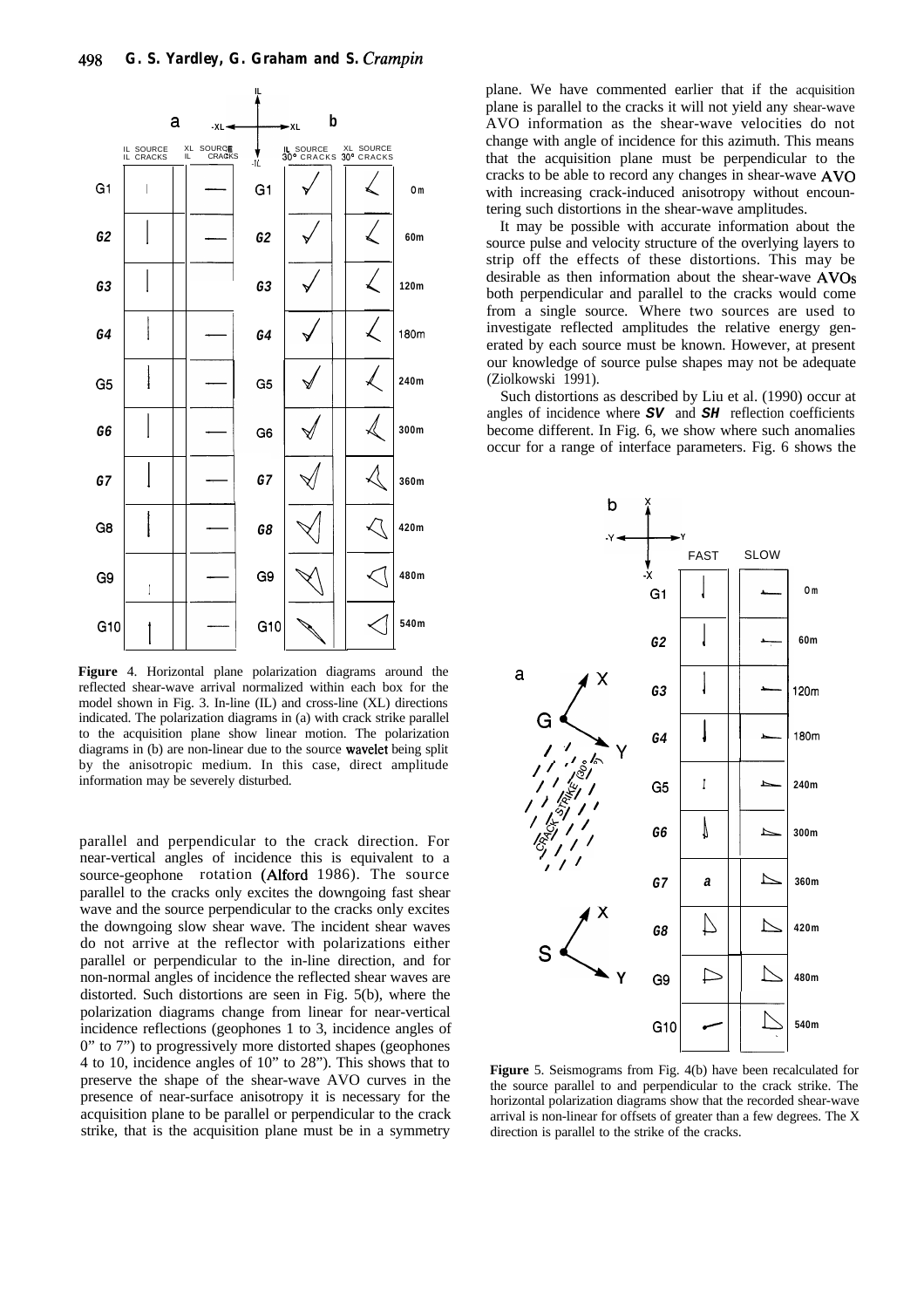

**Figure** 6. Reflection coefficients for *SV-* and W-waves against angle of incidence for a range of velocity contrasts. The reflection coefficients for the *SV-* and W-waves diverge for incidence angles of only a few degrees from the vertical. This leads to distortions in the reflected shear-wave if the incident wave was not strictly polarized *SV* or SH. Model parameters are given in Table 1.

variation of reflection coefficients with offset for *SV-* and SH-waves for an isotropic/isotropic interface for a range of velocity contrasts from low-to-high to high-to-low. An isotropic/isotropic interface is used for simplicity so that such distortions are not confused with the added effects caused by the presence of anisotropy. The model parameters are shown in Table 1.

Figure 6 shows that in most cases the **SV** and **SH** reflection coefficients deviate from each other at incidence angles more than a few degrees. Exceptions to this are in Figs 6(c) and (d), where both reflection coefficients are small for near-vertical incidence. In the models in Table 1, the density of Layer 2 was held constant so that the observed

Table 1. Parameters used in calculating the reflection coefficient against angle of incidence graphs shown in Fig. 6.

|   | Density<br>(g/cm <sup>3</sup> ) | Vp<br>(km/s) | Vs<br>(km/s) |
|---|---------------------------------|--------------|--------------|
|   | 2.3                             | 4.33         | 2.50         |
| a | 2.2                             | 4.98         | 2.88         |
| b | 2.2                             | 4.76         | 2.75         |
| C | 2.2                             | 4.55         | 2.63         |
| d | 2.2                             | 4.42         | 2.55         |
| e | 2.2                             | 4.24         | 2.45         |
| f | 2.2                             | 4.07         | 2.38         |
| g | 2.2                             | 3.90         | 2.25         |
| h | 2.2                             | 3.68         | 2.13         |
|   |                                 |              |              |

effects are only due to changes in velocity contrast. Changes in density contrast will also affect the amplitude of the reflected waves. In all cases,. the *SV* and *SH* curves diverge for angles of incidence greater than about 12°, and in most cases for smaller angles of incidence. Fig. 6(f) has the same isotropic parameters as used for the models in Figs 3, 4, and 5. It can be seen in Fig. 5(b) that the difference in *SV* and *SH* reflection coefficients starts at about 4". This causes noticeable distortions at about geophone 4 (angle of incidence 10"). There are slight differences between Figs 5(b) and 6(f) as Fig. 6 has been plotted for an isotropic/isotropic interface for simplicity. Such distortions are likely to cause problems in CMP stacking of reflection data as the waveforms will become increasingly distorted with offset. However, in many cases, the reflectors of interest are deep, and all the reflected traces to be stacked have incidence angles within a few degrees of normal incidence. For such near-normal angles of incidence distortions are small.

# **3 SHEAR-WAVE REFLECTIONS AT VERTICAL INCIDENCE**

Shear-wave AVOs give information about the percentage anisotropy in a reflecting layer. However, problems associated with anisotropic near-surface layers mean that it is difficult to measure the amplitudes of the offset shear-wave arrivals. Crack density is of direct relevance to the hydrocarbon industry, and a comparison of the vertical incidence amplitudes of the reflected fast and slow shear waves may yield information about the anisotropy and hence crack density in the reflecting layer. Such a comparison forms the basis of theoretical work by Spencer & Chi (1990) and analysis of field data by Mueller (1991).

If a linearly polarized shear wave is reflected from an isotropic/anisotropic interface, where the cracks in the lower layer are not aligned parallel to the polarization of that wave, the wave will change polarization upon reflection. This is because the reflection coefficients are different for the components of the wave parallel and perpendicular to the crack strike. The amount by which the wave changes polarization will depend on the strength of anisotropy in the lower layer, the velocity contrast, and the difference between the shear-wave polarization and the crack strike.

Spencer & Chi (1990) extended this principle to looking at very thin reservoir layers where the reflections from the top and bottom of the reservoir interfere. The resulting shear-wave arrival is an ellipse where the direction of the major axis of the ellipse indicates the percentage anisotropy in the reservoir layer for cases where the initial source was not polarized either parallel or perpendicular to the cracks in the reservoir. With increasing anisotropy, the direction of the major axis of the ellipse for the reflected shear wave increasingly deviates from the original source direction. This approach is demonstrated in Figs  $7(a)-(c)$ , which shows horizontal plane polarization diagrams windowed about the reflected shear-wave arrival for vertical incidence. The source is a horizontal shear-wave source polarized in the Y direction. The model consists of a 20 m thick reservoir layer (density = 2.4 g cm<sup>-3</sup>,  $V_P = 4.33 \text{ km s}^{-1}$ ,  $V_S = 2.5 \text{ km s}^{-1}$ ) sandwiched between two 1 km layers of rock (density  $=$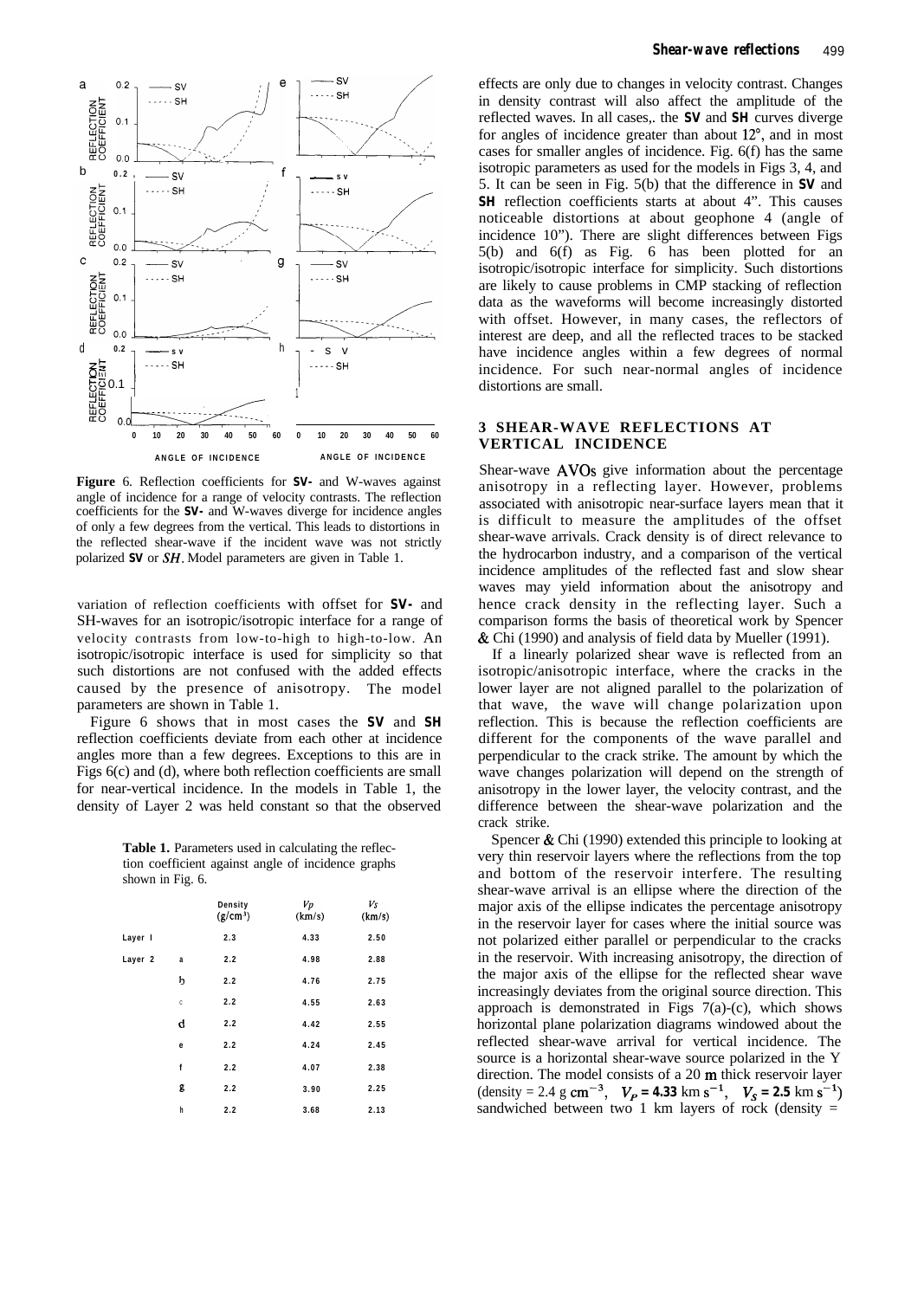

**Figure** 7. Horizontal polarization diagrams of the reflected shear-wave signals for a vertical incidence reflection from a thin reservoir layer for increasing reservoir anisotropy. Two cases are shown: (a), (b), (c) upper layer is isotropic, and the direction of the major axis of the shear-wave ellipse progressively rotates away from the source orientation and towards the crack strike as the reservoir anisotropy is increased; and (d), (e), (f) upper layer is anisotropic, and first motions (marked by arrows) of the shear waves are now determined by the fracture strike direction in the upper layer. The source is polarized in the Y direction and all cracks strike at X45"Y. See text for model parameters.

**2.4**  $\text{gcm}^{-3}$ ,  $V_P = 3.46 \text{ km s}^{-1}$ ,  $V_S = 2.0 \text{ km s}^{-1}$ ). The source pulse used has a dominant frequency of 25 Hz.

In each of the anisotropic layers (see Fig. 7) the cracks strike at X45"Y. It can be seen that the direction of the major axis of the elliptical motion deviates progressively from the source polarization as the percentage anisotropy in the reservoir layer is increased. This technique is critically dependent on the velocity contrast at the top and bottom of the reservoir layer, and effects may vary widely with different matrix parameters in the three layers, and also with the thickness of the reservoir layer with respect to the seismic wavelength.

The technique of Spencer  $& Chi$  (1990) along with all techniques which look for rotation of the reflected shear wave signal with respect to the original source polarization, is likely to be unusable when applied to field data, because the overburden is also likely to be anisotropic. Figs  $7(d)-(f)$ show the results if the previous models are repeated but with 2 per cent anisotropy in the upper layer, with cracks striking in the same direction as the cracks in the reservoir layer. It can be seen that the direction of the first arrivals are now fixed by the anisotropy in the upper layer. The change in anisotropy of the reservoir layer changes the relative energy in the interference lobes between the split shear waves. Such a difference is hard to interpret quantitatively in terms of anisotropy in the reservoir layer and may be hidden by noise in field data or lateral inhomogeneities (for this technique to work the reflected shear-wave signal from one site must be compared with others to check for anisotropic reservoir regions). It may be possible to employ a layer stripping technique to remove the effects of near-surface anisotropic layers. However, such techniques are likely to increase errors in the determination of the anisotropic parameters. Below, we review an alternative method of using reflected amplitudes, which does not require a layer stripping approach.

Mueller (1991) presented a simple way of comparing the fast and slow reflection coefficients for entire shear-wave reflection sections from the Austin Chalk, Texas, where the production is largely controlled by fractures in the chalk. The field data were processed and rotated into fast (polarized parallel to the fractures) and slow (polarized perpendicular to the fractures) sections. An increase in anisotropy (at a reservoir) in part of a given layer will reduce the shear-wave velocity of that layer perpendicular to the factures but the velocity parallel to the fractures will remain unchanged (for thin fractures). For cases where the reservoir layer has a velocity a few per cent higher than the overlying rock this will cause the amplitude of the reflection on the slow shear-wave section to be reduced. This is due to the decrease in the reflection coefficients perpendicular to the cracks in the reservoir region.

The principles behind this are demonstrated in Figs 8 and 9. Fig. 8 shows the multilayered model with parameters in Table 2. Fig. 9 shows synthetic seismograms for source and geophone polarizations parallel and perpendicular to the aligned fractures. The shear-wave velocities used in the model are consistent with a simplified structure from the Austin Chalk, Texas. The fractured reservoir is clearly seen as the region in which the reflection amplitudes from the top of layers three and four are reduced in section perpendicular to the cracks. In Figs 8 and 9 Layer 3 is shown with a central reservoir section in which there is a 15 per cent differential shear-wave velocity anisotropy. This was achieved by combining data from two models; one with an isotropic Layer 3; one with an anisotropic Layer 3. This technique has been used successfully to locate fractured reservoirs in the Austin Chalk in Texas by Mueller (1991) who looked for and found reflection discontinuities in the slow shear-wave section, as shown in Fig. 9. The location of the fractures was subsequently confirmed by horizontal drilling.

For this technique to work successfully a number of conditions must be met. The percentage anisotropy in the reservoir layer and the velocity and density contrasts must be such that the reflection coefficient parallel to the fractures is measurably different from that perpendicular to the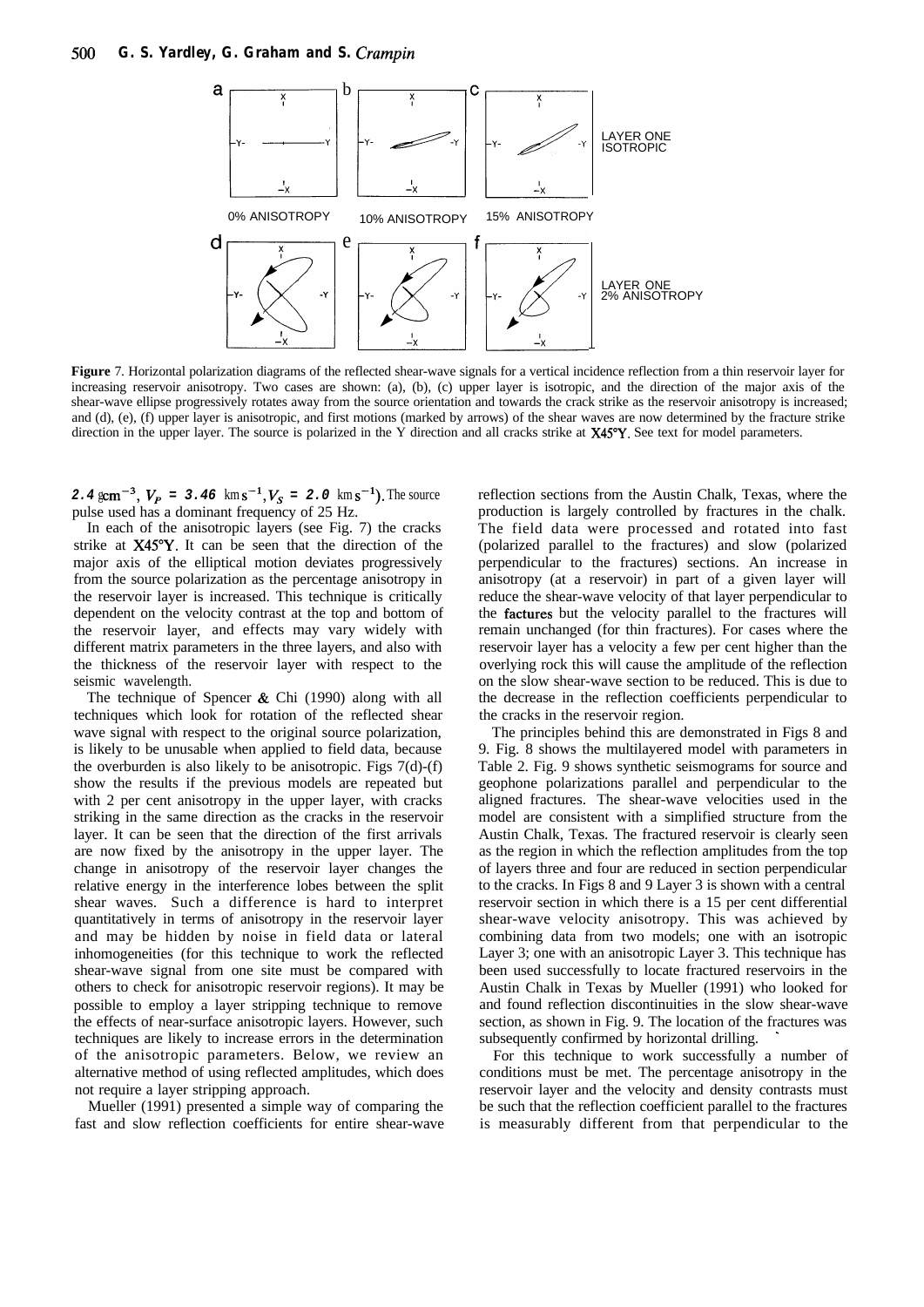



**Figure** 8. Schematic model of a multilayered earth containing a region with 15 per cent shear-wave velocity anisotropy in Layer 3 simulating a fractured reservoir. The model parameters are in Table 2.



model shown in Fig. 8 for source polarizations parallel and perpendicular to the fracture direction. The reflections from the top of Layer 3 and the top of Layer 4 are continuous for the fast shear-wave section (source parallel to cracks) but discontinuous for the reservoir region for the slow shear-wave section (source  $4 \text{ km s}^{-1}$  whilst the matrix velocity in Layer 2 is constant at perpendicular to cracks). The reflection from the top of Layer 5 has undergone a velocity pull-down in the slow section; the size of the pull-down is dependent on the thickness and anisotropy of the reservoir layer. The dominant frequency of the source pulse is 25 Hz.

**Table** 2. Parameters used in the model shown in Figs 8 and 9. All the layers are isotropic except for Layer 3(b) which was made , by inserting thin vertical cracks into Layer 3(a) to give a 15 per cent shear-wave anisotropy. The crack strike is perpendicular to the model section.

|                    | Density<br>$(g/cm^3)$ | Vp<br>(km/s)  | Vs<br>(km/s)             |
|--------------------|-----------------------|---------------|--------------------------|
| Layer I            | 2.1                   | 3.00          | 1.70                     |
| Layer <sub>2</sub> | 2.2                   | 3.46          | 2.00                     |
| Layer 3a           | 2.2                   | 4.33          | 2.50                     |
| Layer 4            | 2.2                   | 3.46          | 2.00                     |
| Layer 5            | 2.5                   | 5.00          | 2.88                     |
|                    |                       | SI.<br>(km/s) | S <sub>2</sub><br>(km/s) |
| Layer 3b           | 2.2                   | 4.33 2.50     | 2.125                    |

fractures and the reflection coefficients must not be negligibly small. We examine the range of circumstances over which such investigations of the vertical incidence reflection coefficient could provide useful results. Fig. 10 shows the vertical incidence reflection coefficients at an isotropic/anisotropic interface for a range of velocity contrasts and a range of anisotropies for the shear wave polarized perpendicular to the crack strike. The matrix



Figure 9. Synthetic shear-wave normal incidence sections for the **Figure 10.** Vertical incidence reflection coefficients for reflection at a simple isotropic/anisotropic interface for the source polarized perpendicular to the cracks (slow shear wave) for a range of anisotropy percentages and a range of shear-wave velocity contrasts. The shear-wave velocity of Layer 1 varies from 1 to 2.5 km  $s^{-1}$  giving velocity contrasts from low-to-high to high-to-low. The percentage anisotropy in Layer 2 varies from 0 up to 20 per cent. The open and closed squares mark the reflection coefficients for the shear waves polarized perpendicular and parallel to the cracks respectively at the top of the reservoir region in Fig. 9.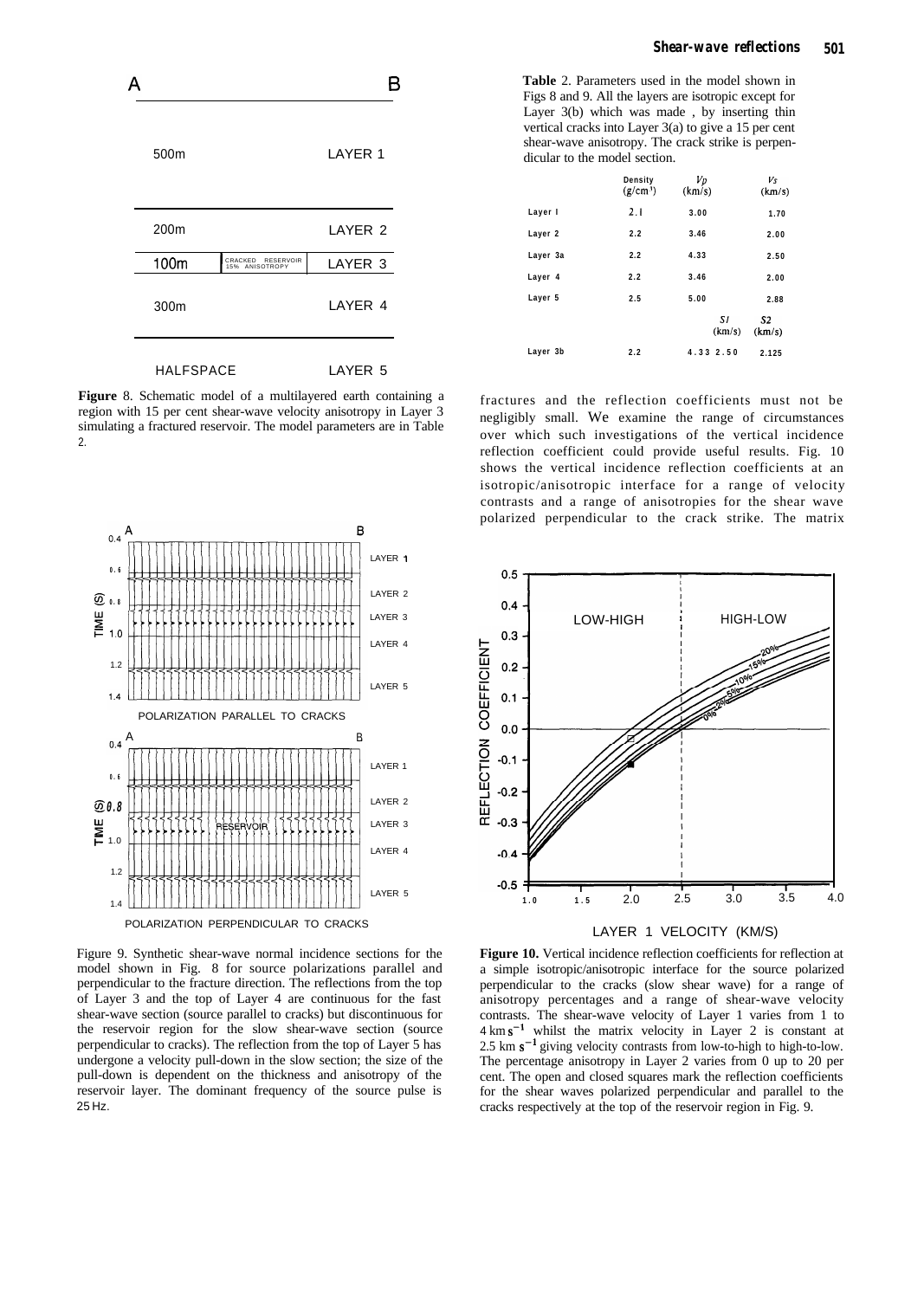shear wave velocity in Layer 2 is 2.5 km  $s^{-1}$ . The curves were calculated using the standard reflection coefficient formula for an isotropic/isotropic interface:

# *reflectioncoefficient***=**  $(\rho_1 V_{S_1} - \rho_2 V_{S_2})/(\rho_1 V_{S_1} + \rho_2 V_{S_2}),$

where  $\rho_1$ ,  $\rho_2$ , and  $V_{S_1}$  and  $V_{S_2}$  are the densities and shear wave velocities in Layers 1 and 2, respectively. To account for the change in percentage anisotropy the velocity in Layer 2,  $V_{s_2}$  was varied. The 0 per cent anisotropy curve also represents the reflection coefficient curve for the shear wave polarized parallel to the cracks for each case assuming that the anisotropy is caused by thin cracks and that increasing the anisotropy does not greatly affect the velocities in the fast direction. If the upper layer was also anisotropic (with a constant background level of anisotropy) a similar approach could still be used but different velocities parallel and perpendicular to the cracks for Layer 1 would have to be used in the equation for reflection coefficients. The density in each layer was 2.2  $g \text{ cm}^{-3}$ . The density contrast affects the position of the curves shown in Fig. 10, but not their shape. A high-to-low density contrast will move the curves to the left, and a low-to-high density contrast to the right. Well-log data from a region will provide information about the density and velocity contrasts that can be expected from a given producing formation. Curves, similar to the ones shown in Fig. 10, could be plotted for a particular site to see whether there will be the necessary differences in reflection coefficients parallel and perpendicular to the fractures to be able to use this technique.

It can be seen from Fig. 10 that the absolute difference between the reflection coefficient curves for different percentage anisotropies does not vary significantly with velocity contrast. However, as the velocity contrast becomes small, near the centre of the graph, the values of the reflection coefficients decrease. This means that for small velocity contrast changes in anisotropy in the reflecting layer lead to large percentage differences between the amplitudes of the shear waves polarized parallel and perpendicular to the strike of the cracks. Conversely, for large velocity contrasts, changes in anisotropy lead to small percentage differences in the amplitudes of the shear waves polarized parallel to and perpendicular to the cracks. To be able to locate reservoirs which are only slightly more anisotropic than the surrounding rock mass, by looking for reflection amplitude discontinuities on the slow section (Mueller 1991), the velocity contrast at the rock interface with the layer containing the reservoir zone must be small. If the reservoir is highly anisotropic (heavily fractured), the anomalies should be visible even for large velocity contrasts. The exact details would depend on the particular velocity and density contrasts at the site under investigation.

As an example the reflection coefficients for the reflection from the top of Layer 3 (Fig. 9) are marked in Fig. 10. The solid square marks the reflection coefficient for the shear wave polarized parallel to the fractures and the open square marks the reflection coefficient of the shear wave polarized perpendicular to the fractures. From Fig. 10 it can be seen that there is a large difference between the reflection coefficient polarized parallel to and perpendicular to the cracks in the reservoir layer. This suggests that the reservoir would be visible as a reflection discontinuity on the slow reflection section (as is seen in Fig. 9) or by comparison of reflected amplitudes parallel to and perpendicular to the cracks. The use of graphs as in Fig. 10 provides an easy method for seeing if shear wave reflection amplitude methods are viable at a particular site.

#### **4 DISCUSSION AND CONCLUSIONS**

We have investigated the use of shear-wave amplitude variations with offset and vertical incidence reflection amplitude measurements in order to see if reservoir properties can be estimated when the layer thickness is too small for appreciable time delays to build up between the faster and slower split shear waves. Shear-wave AVOs are sensitive both to changes in percentage anisotropy and crack content, for thin cracks in the reflecting layer. The amplitude of the near-vertical reflected shear wave polarized perpendicular to the cracks varies with percentage anisotropy and the position of the zero point in the AVO curves changes. This suggests that the percentage anisotropy in a reflecting layer can be determined by analysis of shear-wave AVOs. The shear-wave AVO curves also change with variations in crack content for thin cracks, however such changes are only significant for wide offset data and the use of shear waves to examine crack content may be more suited to crosshole surveys.

Shear-wave amplitudes are difficult to measure if the acquistion plane is not parallel or perpendicular to the crack orientation at an isotropic/anisotropic interface due to the differences in reflection coefficients for *SV-* and SH-waves. Further distortions will occur if the upper layers are also anisotropic.

The greatest and most robust change in the shear-wave reflection coefficients for increasing reservoir anisotropy is for near-vertical incidence. Current methods for using this property to determine fracture density were reviewed. Any method which uses the change in polarization direction of a reflected shear wave is likely to lead to wrong conclusions in field data sets where the near-surface layers are also anisotropic. Such surface layers would mask the effects of reflections from an anisotropic layer. The comparison of reflected amplitudes of shear waves polarized parallel and perpendicular to the crack strike (or reflection continuity on the shear-wave section perpendicular to the fracture strike) may be an effective method to locate fractured reservoirs (Mueller 1991). A simple graphical approach has been suggested to determine whether the velocity and density contrasts in a particular area are suitable for such techniques.

#### **ACKNOWLEDGMENTS**

This work was supported by the Sponsors of the Edinburgh Anisotropy Project and the Natural Environment Research Council and is published with the approval of the Sponsors and of the Director of the British Geological Survey (NERC).

# **REFERENCES**

Aki, K. & Richards, P. *G.,* 1980. *Quantitative Seismology.* vol. 1, Freeman, San Francisco.